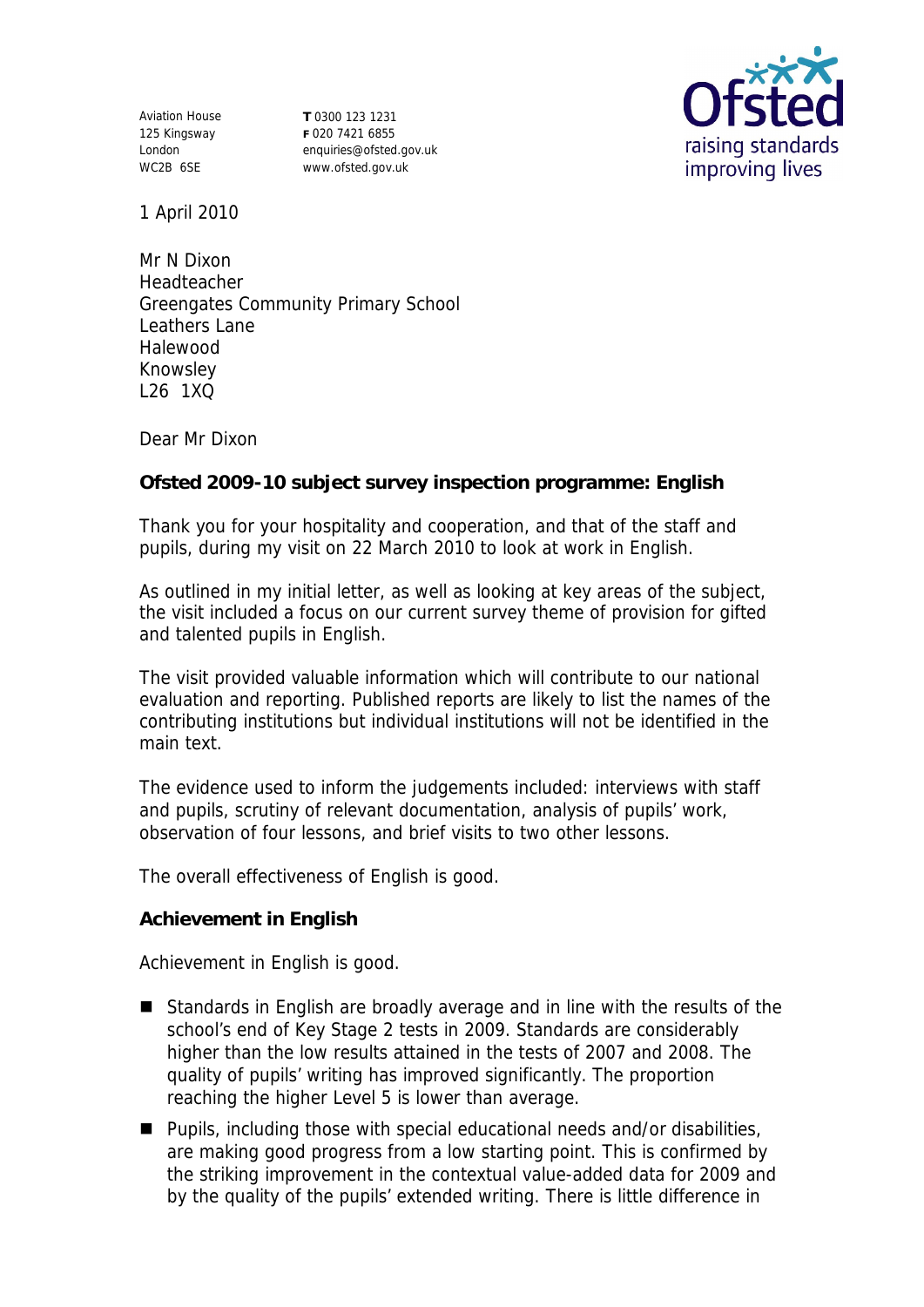the progress of boys and girls in reading, but despite improvements, the standard of girls' writing is a little below that of the boys'.

**Progress in lessons is good. Pupils throughout the school work hard to put** into practice the advice they receive.

**Quality of teaching in English**

The quality of teaching in English is good.

- Pupils speak positively about their English lessons and their teachers' helpful advice. They especially like what one pupil called the 'soothing and calm' nature of the weekly lesson of extended writing.
- The improved standards reflect the teachers' high expectations and their very precise use of methods that help pupils become more confident and able writers. Year 2 pupils made very good progress in organising their written explanations about routines in Victorian households because the planning sheet they were given helped them sort out their ideas into different sections. Teachers' frequent use of their good knowledge about effective ways to build sentences and extend vocabulary helps pupils improve their writing.
- When progress in lessons was not as good it was the result of shortcomings in the class teachers' use of questions. They did not encourage enough reflective and independent thinking. Teachers plan work for different levels of ability in their classes but the work for the highest attainers does not consistently provide challenge.
- Marking is consistently good. It reinforces what the pupil does well and gives clear targets for improvement that are helpfully expressed.

**Quality of the curriculum in English** 

The quality of the curriculum in English is satisfactory.

- The school's priority of improving provision for writing has been extremely effective. Its impact is highly visible in the numerous displays of different types of well-organised extended writing on a range of topics. Many of these pieces are stimulated by enjoyable and motivating subjects, such as The Tudors, The Second World War and The Beatles, so drawing together different areas of the curriculum. The provision has boosted pupils' standards of writing and they rightly feel proud of their achievements.
- $\blacksquare$  The school recognises that its approach to reading does not yet match the extent of its approach to writing. In the younger years, pupils are making a good start to acquiring a working understanding of letters and sounds. A relative lack of reading material, especially whole texts, constrains exploiting this good start as pupils move up the school.
- Pupils enjoy enrichment events such as educational visits and visits to the school made by authors and a Victorian butler. They would like more use